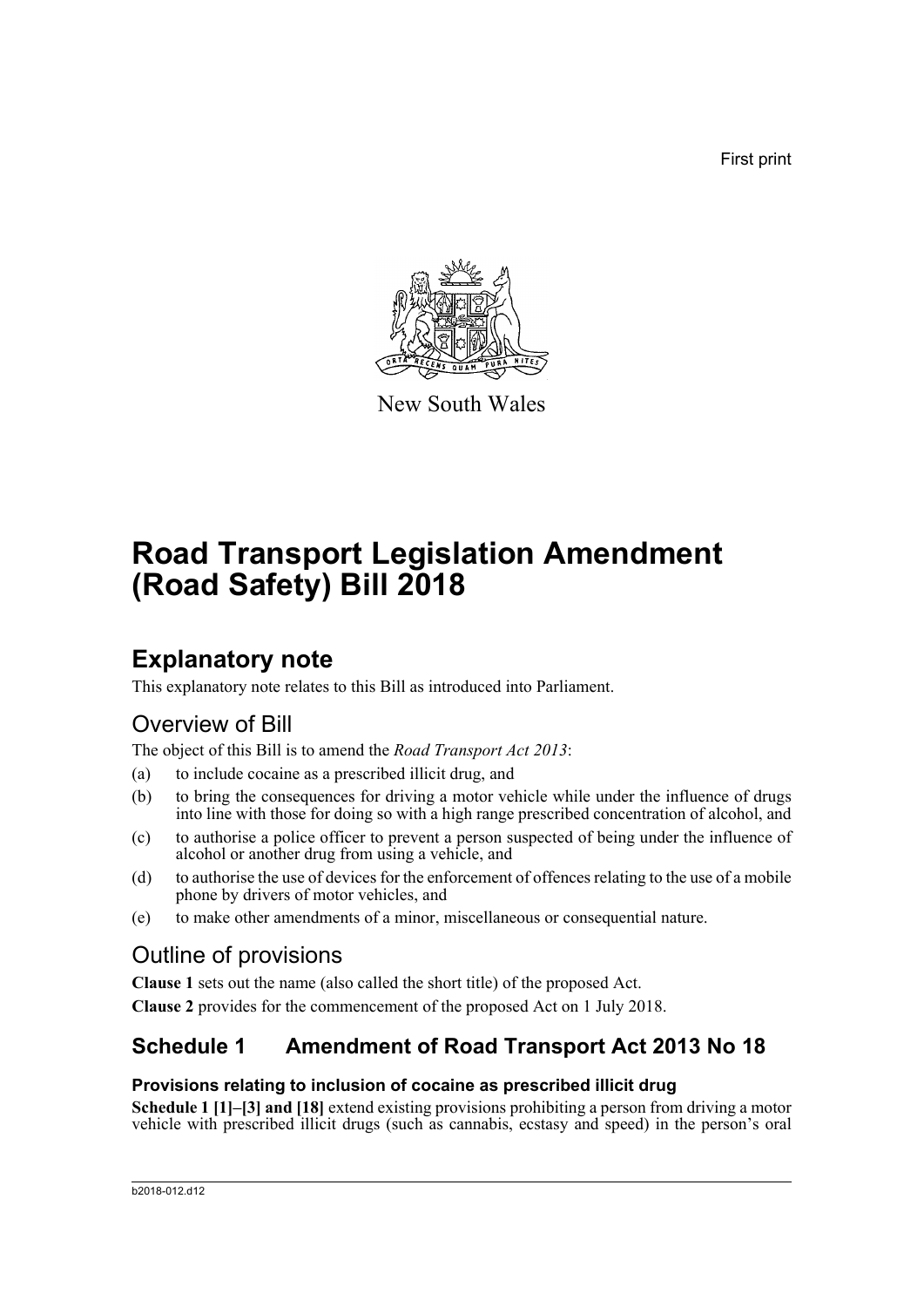fluid, blood or urine to include prohibiting a person from driving with cocaine in the person's oral fluid, blood or urine.

#### **Provisions relating to consequences for driving motor vehicle while under influence of drugs or alcohol**

**Schedule 1 [4]** brings the penalties that apply for a person who, while under the influence of alcohol or another drug, drives or attempts to drive a motor vehicle or occupies the seat next to a learner driver who is driving a motor vehicle into line with the penalties for a person who does so with a high range prescribed concentration of alcohol in the person's breath or blood.

**Schedule 1 [16] and [17]** make similar amendments with respect to the period of disqualification applicable to, and the immediate suspension of the driver licence of, a person who drives or attempts to drive a motor vehicle while under the influence of alcohol or another drug.

#### **Provisions relating to mobile phone use offence cameras**

**Schedule 1 [5]** allows the Governor to approve devices to photograph drivers of motor vehicles for the purpose of enforcing an offence against the statutory rules involving the use of a mobile phone by the driver of a motor vehicle.

**Schedule 1 [6]–[12], [14] and [15]** make consequential amendments including amendments relating to the information to be included in or with such photographs and the admissibility of those photographs in evidence.

#### **Provision relating to prevention of driving by persons suspected of being under influence of drugs**

**Schedule 1 [13]** allows a police officer to prohibit a person from driving for 48 hours if the police officer is of the opinion that a person is under the influence of alcohol or any other drug, or a combination of drugs, and the person has been arrested after failing to undergo or pass a sobriety assessment.

### **Schedule 2 Amendment of other Acts**

**Schedule 2.1** amends the *Marine Safety Act 1998*, which currently prohibits persons from operating vessels with prescribed illicit drugs in the person's oral fluid, blood or urine, as a consequence of the amendments made by Schedule 1  $[1]$ –[3] and [18].

**Schedule 2.2** amends the *Transport Administration Act 1988* to provide that fines and penalties recovered for offences relating to the use of a mobile phone by the driver of a motor vehicle captured by approved traffic enforcement devices are payable to the Community Road Safety Fund and may only be used for the purposes of that Fund.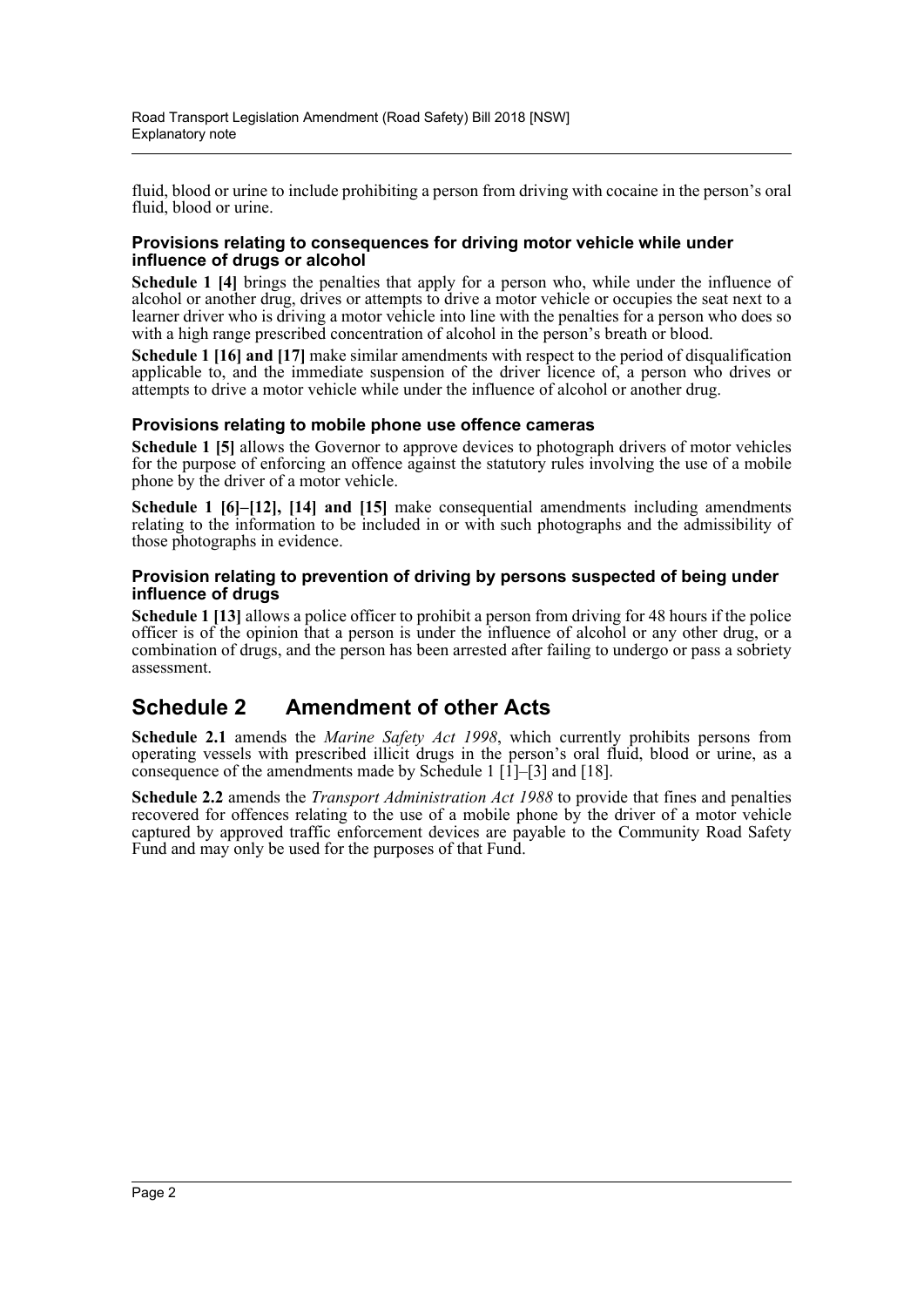First print

Page



New South Wales

# **Road Transport Legislation Amendment (Road Safety) Bill 2018**

## **Contents**

|                                                                 |  |                                | <b>rage</b> |
|-----------------------------------------------------------------|--|--------------------------------|-------------|
|                                                                 |  | Name of Act                    |             |
|                                                                 |  | Commencement                   |             |
| Amendment of Road Transport Act 2013 No 18<br><b>Schedule 1</b> |  |                                |             |
| <b>Schedule 2</b>                                               |  | <b>Amendment of other Acts</b> |             |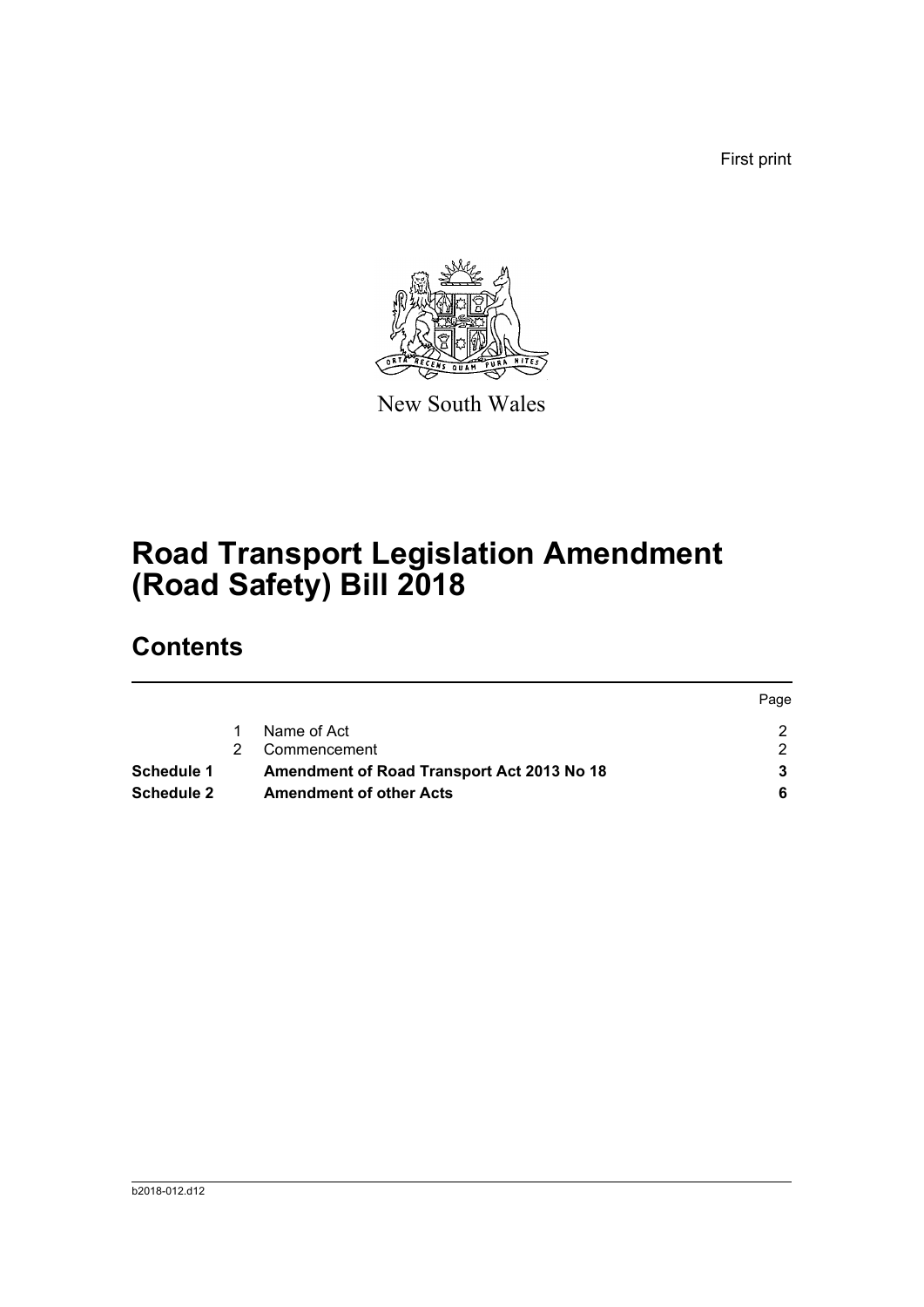

New South Wales

## **Road Transport Legislation Amendment (Road Safety) Bill 2018**

No , 2018

### **A Bill for**

An Act to amend the *Road Transport Act 2013* to make further provision with respect to drug use by drivers and the enforcement of mobile phone use offences; and for other purposes.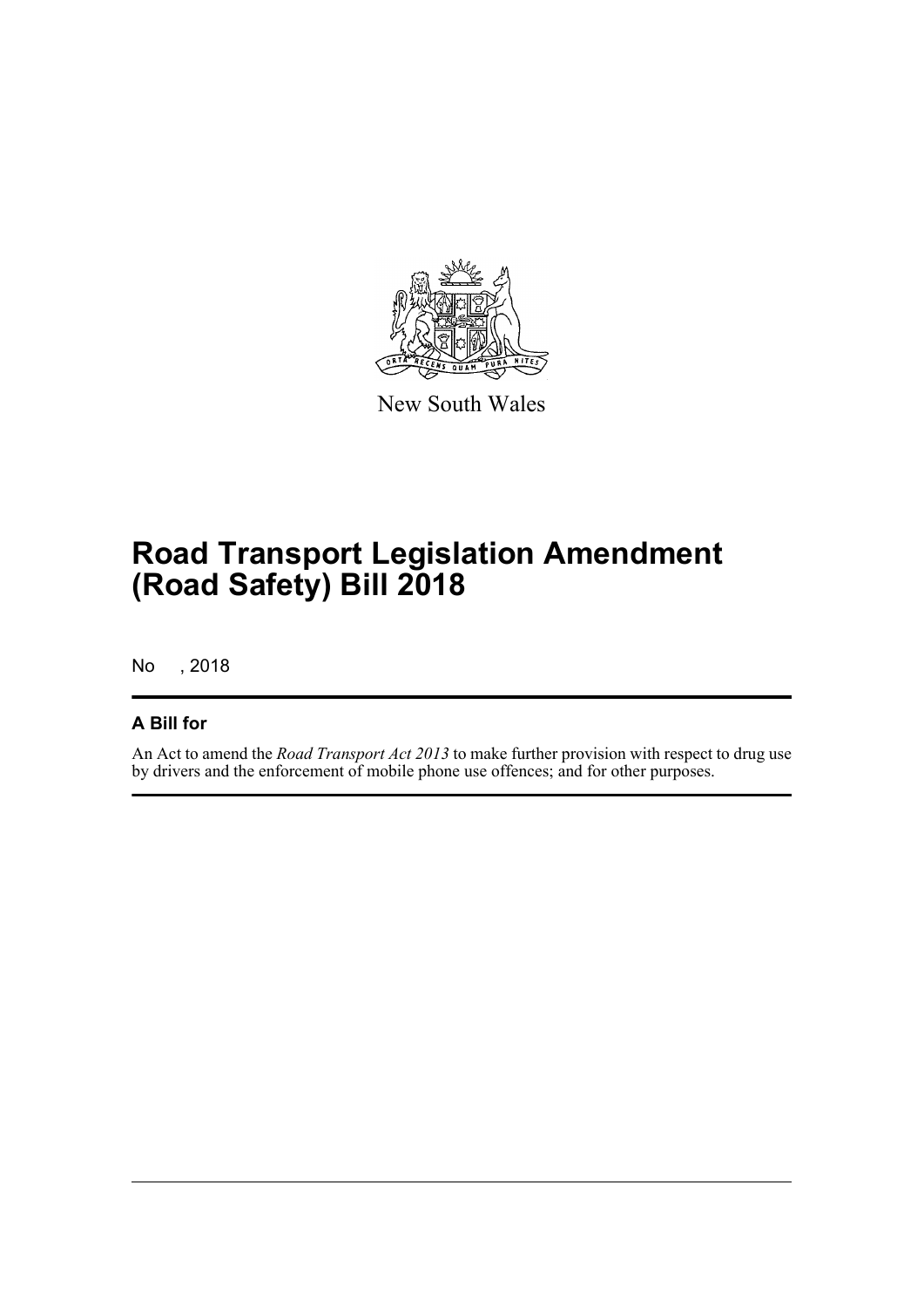<span id="page-4-1"></span><span id="page-4-0"></span>

| The Legislature of New South Wales enacts:                                   |               |  |
|------------------------------------------------------------------------------|---------------|--|
| Name of Act                                                                  | $\mathcal{P}$ |  |
| This Act is the Road Transport Legislation Amendment (Road Safety) Act 2018. | 3             |  |
| <b>Commencement</b>                                                          |               |  |
| This Act commences on 1 July 2018.                                           | 5             |  |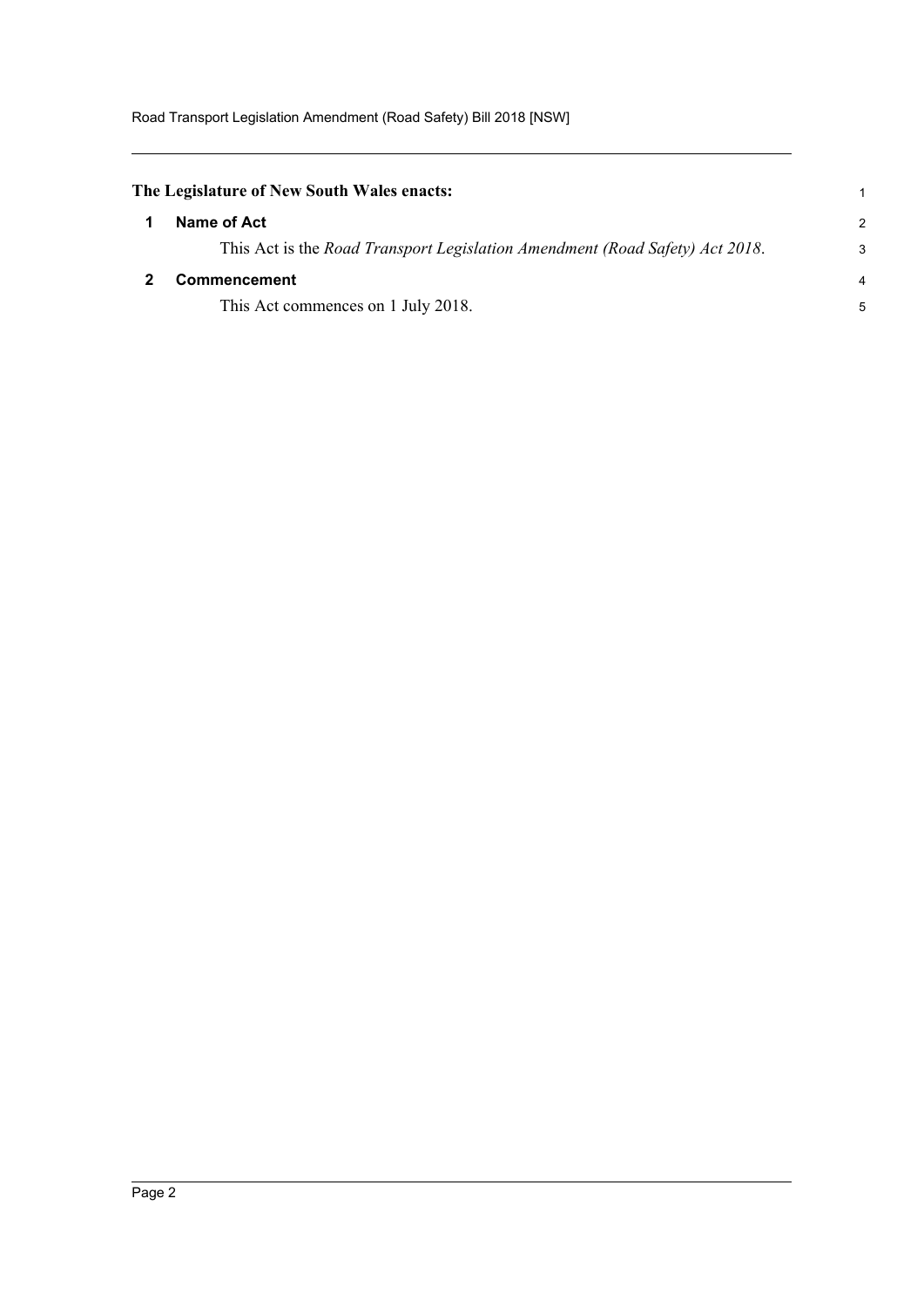<span id="page-5-0"></span>

|       | <b>Schedule 1</b>                                         | <b>Amendment of Road Transport Act 2013 No 18</b>                                                                                                                                                                                                                         | $\mathbf{1}$         |  |  |
|-------|-----------------------------------------------------------|---------------------------------------------------------------------------------------------------------------------------------------------------------------------------------------------------------------------------------------------------------------------------|----------------------|--|--|
| [1]   | <b>Section 4 Definitions</b>                              |                                                                                                                                                                                                                                                                           | $\overline{c}$       |  |  |
|       |                                                           | Insert after paragraph (c) of the definition of <i>prescribed illicit drug</i> in section $4(1)$ :                                                                                                                                                                        | 3                    |  |  |
|       | (d)                                                       | cocaine.                                                                                                                                                                                                                                                                  | 4                    |  |  |
| [2]   |                                                           | Section 111 Presence of certain drugs (other than alcohol) in oral fluid, blood or urine                                                                                                                                                                                  | 5                    |  |  |
|       | subsection).                                              | Omit "or cocaine" wherever occurring in section 111 (3) (including the heading to that                                                                                                                                                                                    | 6<br>$\overline{7}$  |  |  |
| $[3]$ | <b>Section 111 (4)</b>                                    |                                                                                                                                                                                                                                                                           | 8                    |  |  |
|       | Omit the subsection. Insert instead:                      |                                                                                                                                                                                                                                                                           | 9                    |  |  |
|       | (4)                                                       | If a person is charged with an offence against subsection $(3)$ , the offence<br>is proved if the court is satisfied beyond reasonable doubt that morphine<br>was present in the blood or urine of the defendant (whether or not in<br>combination with any other drugs). | 10<br>11<br>12<br>13 |  |  |
| [4]   | other drug                                                | Section 112 Use or attempted use of a vehicle under the influence of alcohol or any                                                                                                                                                                                       | 14<br>15             |  |  |
|       |                                                           | Omit the penalty to section 112 (1). Insert instead:                                                                                                                                                                                                                      | 16                   |  |  |
|       |                                                           | Maximum penalty:                                                                                                                                                                                                                                                          | 17                   |  |  |
|       | (a)                                                       | in the case of a first offence—30 penalty units or imprisonment for<br>18 months, or both, or                                                                                                                                                                             | 18<br>19             |  |  |
|       | (b)                                                       | in the case of a second or subsequent offence—50 penalty units or<br>imprisonment for 2 years, or both.                                                                                                                                                                   | 20<br>21             |  |  |
| [5]   |                                                           | Section 134 Approval of devices by Governor                                                                                                                                                                                                                               | 22                   |  |  |
|       | Insert after section 134 $(1)$ (g):                       |                                                                                                                                                                                                                                                                           | 23                   |  |  |
|       | (h)                                                       | photographing the driver of a vehicle using a mobile phone in<br>contravention of the statutory rules.                                                                                                                                                                    | 24<br>25             |  |  |
| [6]   | Section 134 (2) (f2)                                      |                                                                                                                                                                                                                                                                           | 26                   |  |  |
|       | Insert after section $134(2)$ (f1):                       |                                                                                                                                                                                                                                                                           | 27                   |  |  |
|       | (f2)                                                      | in the case of a device that photographs the driver of a vehicle using a<br>mobile phone in contravention of the statutory rules—the registration<br>number of the vehicle,                                                                                               | 28<br>29<br>$30\,$   |  |  |
| $[7]$ | <b>Section 135 Definitions</b>                            |                                                                                                                                                                                                                                                                           | 31                   |  |  |
|       |                                                           | Insert at the end of the definition of <i>detectable traffic offence</i> in section 135 (1):                                                                                                                                                                              | 32                   |  |  |
|       | (e)                                                       | a mobile phone use offence.                                                                                                                                                                                                                                               | 33                   |  |  |
| [8]   | Section 135 (1), definition of "mobile phone use offence" |                                                                                                                                                                                                                                                                           |                      |  |  |
|       | Insert in alphabetical order:                             |                                                                                                                                                                                                                                                                           | 35                   |  |  |
|       |                                                           | <i>mobile phone use offence</i> means an offence against the statutory rules<br>involving the use of a mobile phone by the driver of a motor vehicle.                                                                                                                     | 36<br>37             |  |  |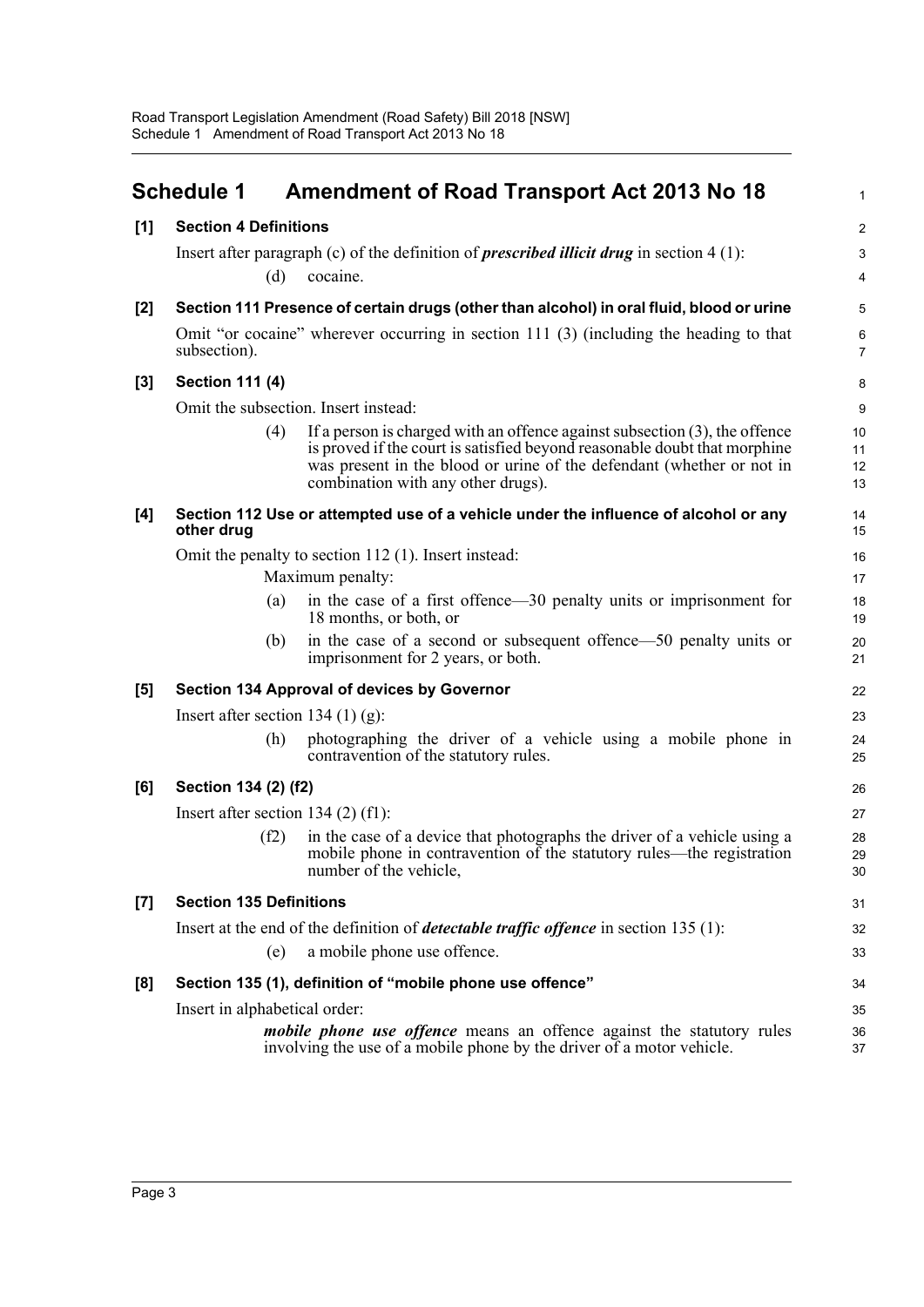| [9]    |                                                                                                                                                     | Section 135 (2) (h) |     |                                    |                                                                                                                                                                                                                                                                                                                                                                                                                                                          | 1                                |
|--------|-----------------------------------------------------------------------------------------------------------------------------------------------------|---------------------|-----|------------------------------------|----------------------------------------------------------------------------------------------------------------------------------------------------------------------------------------------------------------------------------------------------------------------------------------------------------------------------------------------------------------------------------------------------------------------------------------------------------|----------------------------------|
|        | Insert at the end of section 135 $(2)$ (g):                                                                                                         |                     |     |                                    |                                                                                                                                                                                                                                                                                                                                                                                                                                                          | $\overline{\mathbf{c}}$          |
|        |                                                                                                                                                     |                     |     | , and                              |                                                                                                                                                                                                                                                                                                                                                                                                                                                          | 3                                |
|        |                                                                                                                                                     |                     | (h) |                                    | an approved traffic enforcement device is <i>approved for mobile phone</i><br><b>use offences</b> if it is approved under section 134 for the use referred to<br>in section $134(1)$ (h).                                                                                                                                                                                                                                                                | 4<br>5<br>6                      |
| $[10]$ |                                                                                                                                                     |                     |     |                                    | Section 138 Admissibility of photographs taken by devices-generally                                                                                                                                                                                                                                                                                                                                                                                      | 7                                |
|        |                                                                                                                                                     |                     |     | Insert after section $138(1)(e)$ : |                                                                                                                                                                                                                                                                                                                                                                                                                                                          | 8                                |
|        |                                                                                                                                                     |                     | (f) |                                    | in the case of proceedings for a mobile phone use offence—a<br>photograph that is tendered as:                                                                                                                                                                                                                                                                                                                                                           | 9<br>10                          |
|        |                                                                                                                                                     |                     |     | (i)                                | being taken by means of the operation, on a day specified on the<br>photograph, of an approved traffic enforcement device that is<br>approved for mobile phone use offences, and                                                                                                                                                                                                                                                                         | 11<br>12<br>13                   |
|        |                                                                                                                                                     |                     |     | (ii)                               | if the photograph is taken by a digital camera device—bearing a<br>security indicator of a kind prescribed by the statutory rules.                                                                                                                                                                                                                                                                                                                       | 14<br>15                         |
| $[11]$ |                                                                                                                                                     | use offences        |     |                                    | Section 139 Admissibility of photographs taken by devices—unauthorised vehicle                                                                                                                                                                                                                                                                                                                                                                           | 16<br>17                         |
|        |                                                                                                                                                     |                     |     |                                    | Insert "and section 139A" after "In this section" in section 139 (4).                                                                                                                                                                                                                                                                                                                                                                                    | 18                               |
| $[12]$ |                                                                                                                                                     | <b>Section 139A</b> |     |                                    |                                                                                                                                                                                                                                                                                                                                                                                                                                                          | 19                               |
|        | Insert after section 139:                                                                                                                           |                     |     |                                    |                                                                                                                                                                                                                                                                                                                                                                                                                                                          | 20                               |
|        | 139A<br>Admissibility of photographs taken by devices (other than a device approved<br>for mobile phone use offences) for mobile phone use offences |                     |     |                                    |                                                                                                                                                                                                                                                                                                                                                                                                                                                          |                                  |
|        |                                                                                                                                                     | (1)                 |     |                                    | A photograph of a vehicle:                                                                                                                                                                                                                                                                                                                                                                                                                               | 23                               |
|        |                                                                                                                                                     |                     | (a) |                                    | taken by an approved traffic enforcement device (other than a device<br>approved for mobile phone use offences) that is evidence under this<br>Division of a detectable traffic offence (other than a mobile phone use<br>offence), or                                                                                                                                                                                                                   | 24<br>25<br>26<br>27             |
|        |                                                                                                                                                     |                     | (b) |                                    | taken by an approved toll camera that is evidence of a toll offence<br>against section 250A of the <i>Roads Act 1993</i> ,                                                                                                                                                                                                                                                                                                                               | 28<br>29                         |
|        |                                                                                                                                                     |                     |     |                                    | may also be tendered in evidence in proceedings for a mobile phone use<br>offence involving the driver of the vehicle.                                                                                                                                                                                                                                                                                                                                   | 30<br>31                         |
|        |                                                                                                                                                     |                     |     |                                    | (2) For this purpose, the provisions of this Division or section 250A of the Roads<br>Act 1993 that apply in relation to the tendering, admission and use in evidence<br>of a photograph for the detectable traffic offence (for which the device is<br>approved) or toll offence of which the photograph is also evidence are taken<br>to extend to the tendering, admission and use in evidence of the photograph for<br>the mobile phone use offence. | 32<br>33<br>34<br>35<br>36<br>37 |
|        |                                                                                                                                                     | (3)                 |     |                                    | Nothing in this section prevents a photograph taken by an approved traffic<br>enforcement device being tendered and used in evidence both in proceedings<br>for a mobile phone use offence and proceedings for a detectable traffic offence<br>(other than a mobile phone use offence) or toll offence.                                                                                                                                                  | 38<br>39<br>40<br>41             |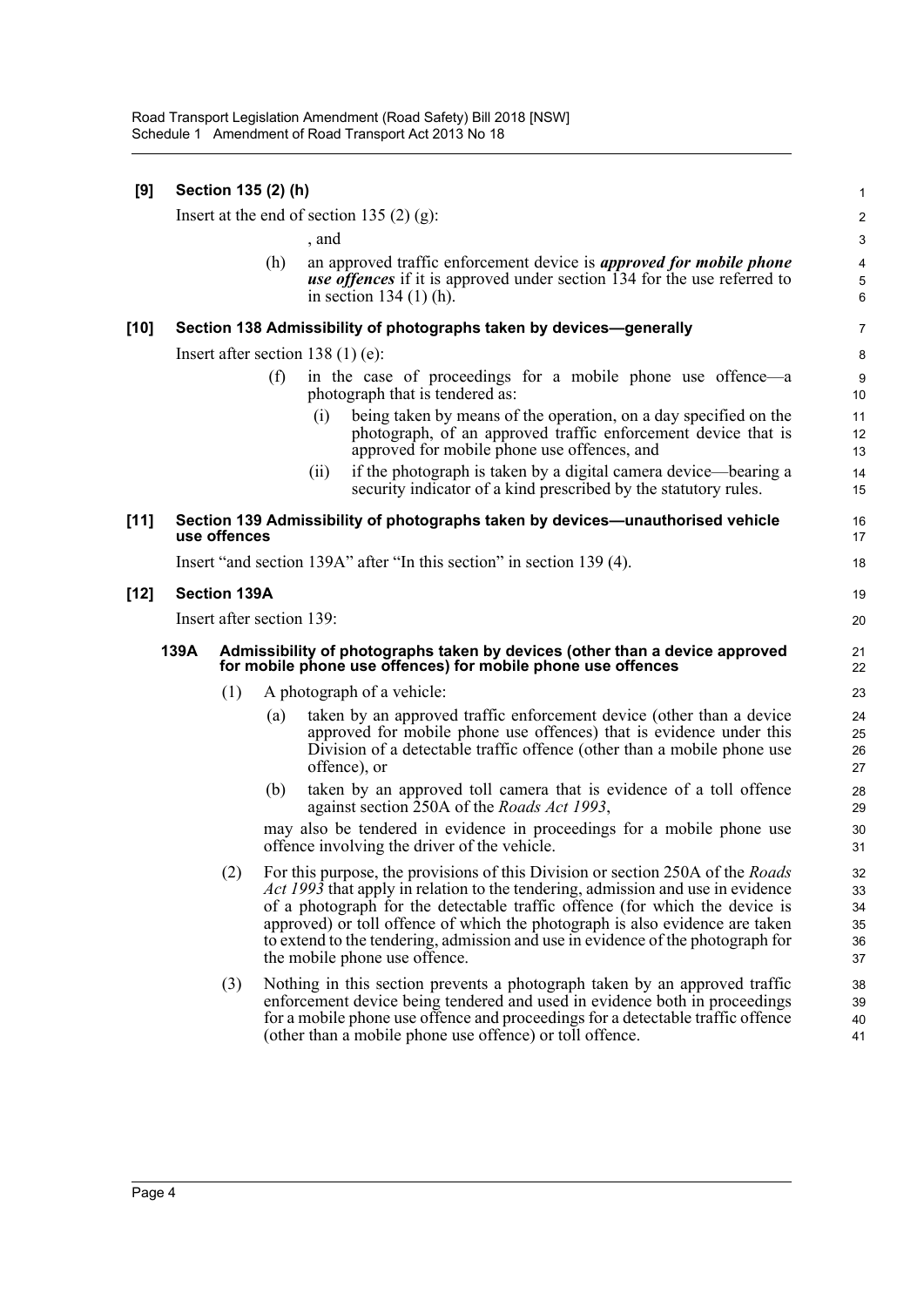| $[13]$ | <b>Section 148EA</b> |                                |                                                                                                                                                                                                                                                                                                                                                                         | $\mathbf{1}$                                 |
|--------|----------------------|--------------------------------|-------------------------------------------------------------------------------------------------------------------------------------------------------------------------------------------------------------------------------------------------------------------------------------------------------------------------------------------------------------------------|----------------------------------------------|
|        |                      | Insert after section 148E:     |                                                                                                                                                                                                                                                                                                                                                                         | $\boldsymbol{2}$                             |
|        | <b>148EA</b>         | assessment                     | Additional power to prevent driving by persons who are under the influence of<br>alcohol or other drugs following failure to submit to (or pass) sobriety                                                                                                                                                                                                               | $\ensuremath{\mathsf{3}}$<br>4<br>$\sqrt{5}$ |
|        |                      |                                | Without limiting the power of a police officer under section $148E(1)$ , a police<br>officer who arrests a person under clause 14 of Schedule 3 may prohibit the<br>person from driving a motor vehicle for a period of 48 hours.                                                                                                                                       | 6<br>$\overline{7}$<br>8                     |
| $[14]$ |                      | <b>Section 183 Definitions</b> |                                                                                                                                                                                                                                                                                                                                                                         | 9                                            |
|        |                      |                                | Insert at the end of paragraph (f) of the definition of <i>appropriate approved traffic</i><br><i>enforcement device</i> in section $183$ (1):                                                                                                                                                                                                                          | 10<br>11                                     |
|        |                      |                                | , or                                                                                                                                                                                                                                                                                                                                                                    | 12                                           |
|        |                      | (g)                            | in the case of a mobile phone use offence—an approved traffic<br>enforcement device that is approved for mobile phone use offences or<br>approved toll camera (within the meaning of section 250A of the <i>Roads</i><br>$\overline{Act}$ 1993) that has taken a photograph which may be tendered in<br>evidence under section 139A in proceedings for such an offence. | 13<br>14<br>15<br>16<br>17                   |
| $[15]$ |                      |                                | Section 183 (1), definition of "camera recorded offence"                                                                                                                                                                                                                                                                                                                | 18                                           |
|        |                      | Insert after paragraph $(g)$ : |                                                                                                                                                                                                                                                                                                                                                                         | 19                                           |
|        |                      | (h)                            | a mobile phone use offence in respect of which the penalty notice or the<br>court attendance notice indicates that the offence was detected by an<br>appropriate approved traffic enforcement device for the offence.                                                                                                                                                   | 20<br>21<br>22                               |
| $[16]$ |                      |                                | Section 205 Disqualification for certain major offences                                                                                                                                                                                                                                                                                                                 | 23                                           |
|        |                      |                                | Omit "or 112 (1)" wherever occurring in section 205 (2) (b) and (3) (b).                                                                                                                                                                                                                                                                                                | 24                                           |
| $[17]$ | officer              |                                | Section 224 When immediate licence suspension notice may be issued by police                                                                                                                                                                                                                                                                                            | 25<br>26                                     |
|        |                      |                                | Omit "offence against section 110 (4) or $(5)$ ," from section 224 (1) (b).                                                                                                                                                                                                                                                                                             | 27                                           |
|        |                      |                                | Insert instead "an offence against section $110(4)$ or $(5)$ , $112(1)$ ,".                                                                                                                                                                                                                                                                                             | 28                                           |
| $[18]$ |                      |                                | Schedule 3 Testing for alcohol or drug use                                                                                                                                                                                                                                                                                                                              | 29                                           |
|        |                      |                                | Omit "prescribed illicit drug, morphine or cocaine" from clause 32 (3) (a).                                                                                                                                                                                                                                                                                             | 30                                           |
|        |                      |                                | Insert instead "prescribed illicit drug or morphine".                                                                                                                                                                                                                                                                                                                   | 31                                           |